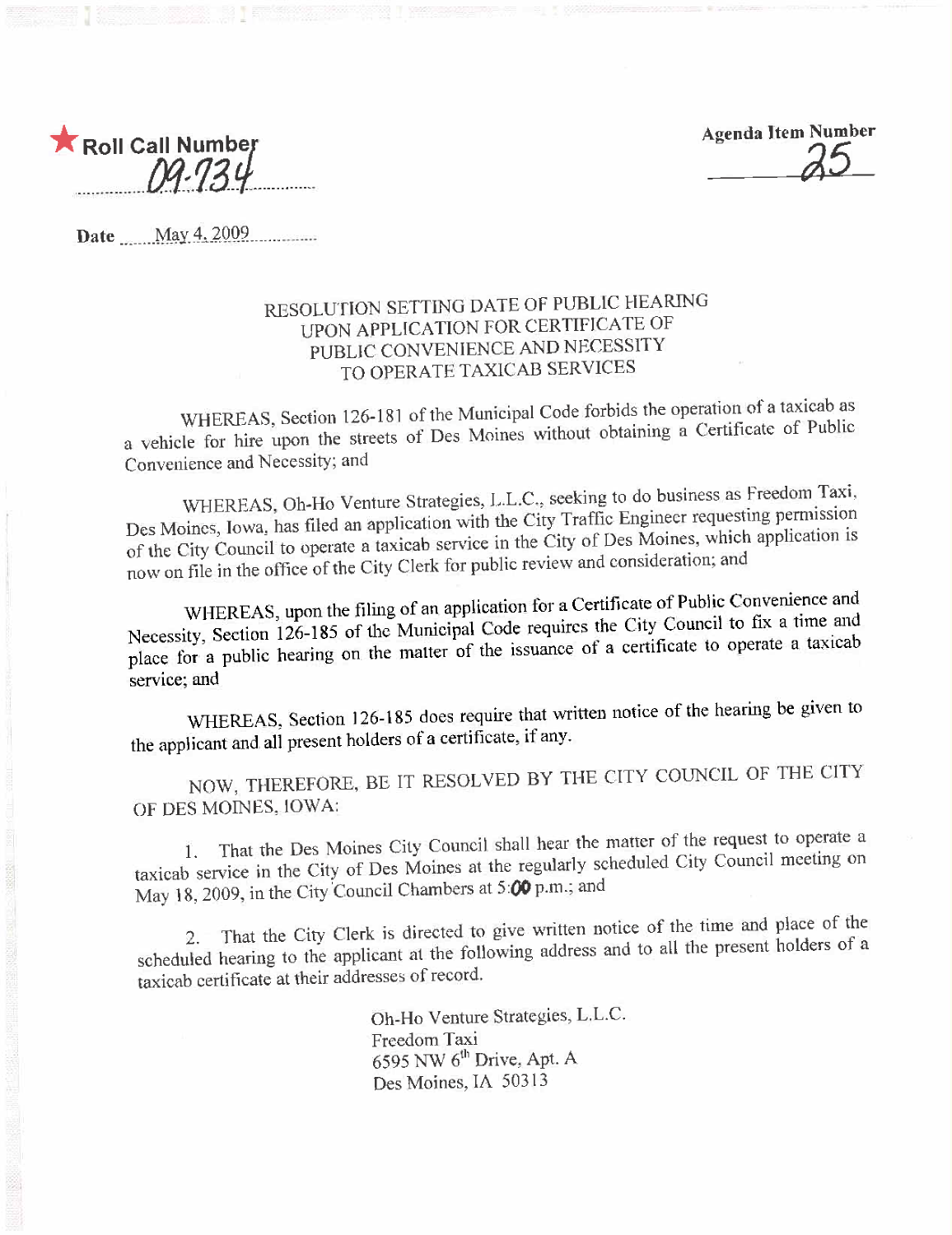

**Agenda Item Number** 

Date May 4, 2009

3. That any interested person, pursuant to Section 126-185, may file with the City Clerk a memorandum in support of or opposition to the issuance of the certificate.

Hensley to adopt. **MOVED BY** 

APPROVED AS TO FORM:

K. Massa

Katharine Ramsay Massier Deputy City Attorney

| <b>COUNCIL ACTION</b> | <b>YEAS</b> | <b>NAYS</b> | <b>PASS</b> | <b>ABSENT</b>   |
|-----------------------|-------------|-------------|-------------|-----------------|
| <b>COWNIE</b>         |             |             |             |                 |
| <b>COLEMAN</b>        |             |             |             |                 |
| <b>HENSLEY</b>        |             |             |             |                 |
| <b>KIERNAN</b>        |             |             |             |                 |
| <b>МАНАГГЕУ</b>       |             |             |             |                 |
| <b>MEYER</b>          |             |             |             |                 |
| <b>VLASSIS</b>        |             |             |             |                 |
| <b>TOTAL</b>          |             |             |             |                 |
| <b>MOTION CARRIED</b> |             |             | 219         | <b>APPROVED</b> |

### **CERTIFICATE**

1, DIANE RAUH, City Clerk of said City hereby certify that at a meeting of the City Council of said City of Des Moines, held on the above date, among other proceedings the above was adopted.

IN WITNESS WHEREOF, I have hereunto set my hand and affixed my seal the day and year first above written.



**City Clerk**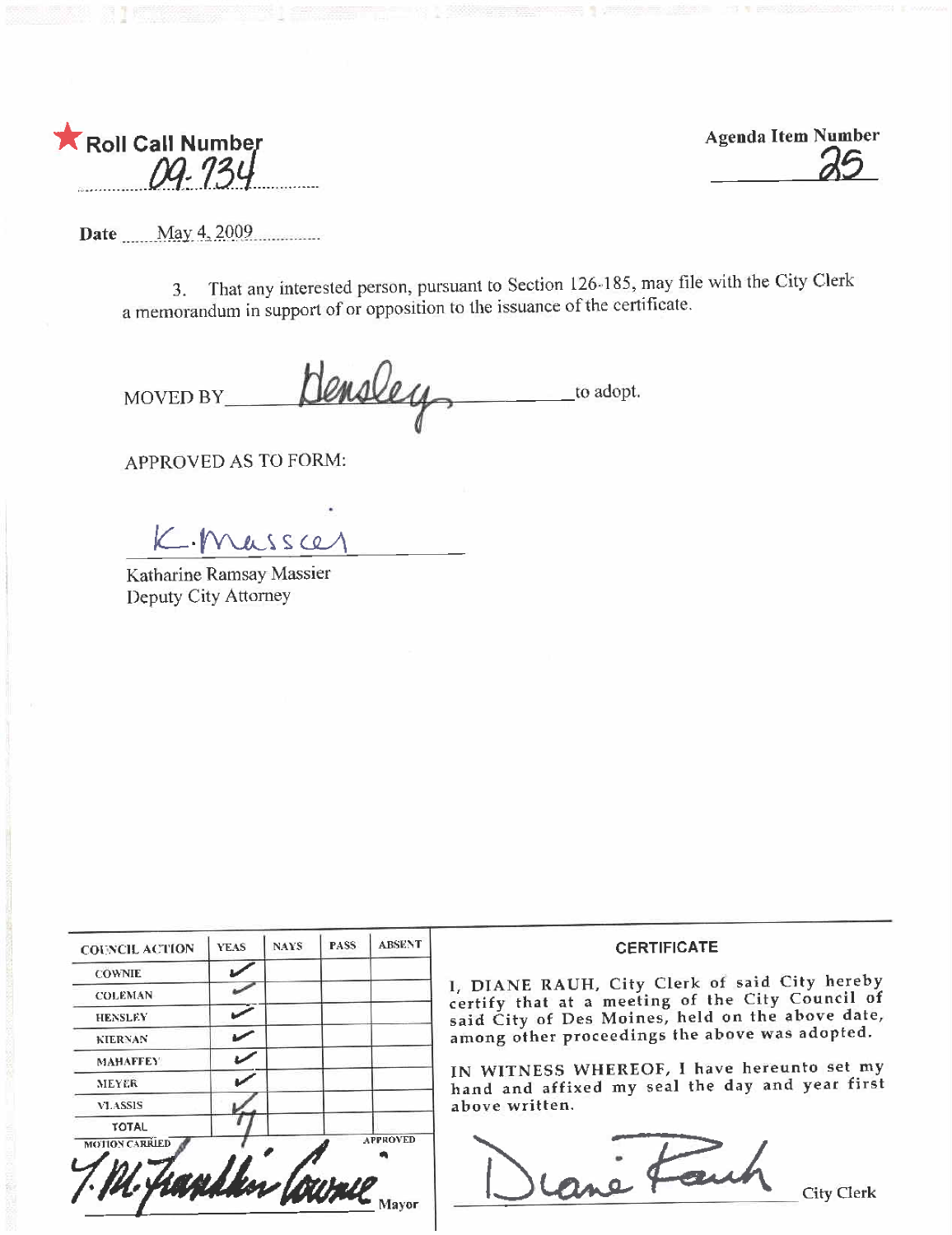09-134

### 問目 City of Des Moines, Iowa 2009 **APR**  $28$ Office of Des Moines Police Department **Community Outreach and Protective Services Sect** 49.KY 02 **Traffic Unit**

Gary Fox To: Traffic and Transportation Date:

22April2009

From: Michael West Senior Police Officer Traffic Unit

Subject:

Certificate of Public Necessity and Convenience for David Grabill

In accordance with the City of Des Moines Ordinance 19-49 (8) an Iowa Criminal record check and a State of Iowa driver's license record check was reviewed on David Odie Grabill, SS# representing Freedom Taxi Cab.

As of April 22, 2009 Mr. Grabill's criminal record does not show any criminal activity through the Iowa System.

As of April 22, 2009 Mr. Grabill's Iowa driver's license record indicated the following activity:

Valid Iowa Driver's License

SS# "B, Endorsement "L-X" and Restriction "O" Class 09/06/2007 Issues 09/01/2012 Expires

04/04/2005 Speed 08/23/2004 Speed

Based only on the past criminal record and past driver's license record of Mr. Grabill, I would recommend approval for a Certificate of Public Necessity and Convience.

Michael West 4810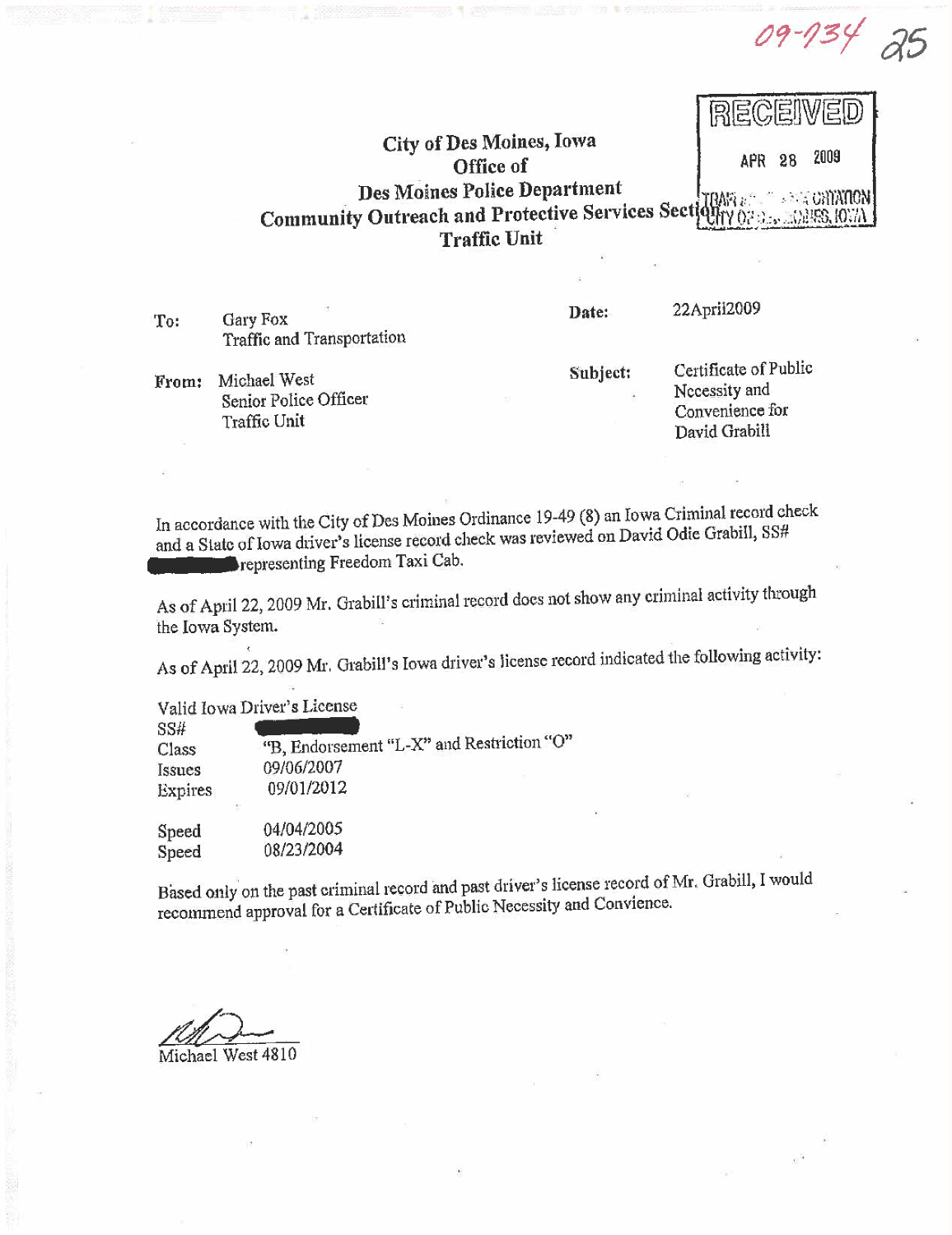## Taxicab Company Application & Checklist

 $Pate$  ,  $\frac{1}{100}$ 

Arenda Item

 $\mathbb{R}$ oll Call # $\mathscr{N}$ 

# Applicant: Oh-Ho Venture Strategies, L.L.C. - DBA FREEDOM TAXICAB

Taxicab or cab means a motor vehicle regularly engaged in the business of carrying . passengers for hire in a taxicab service and not operated on a fixed route and operating with a meter.

Taxicab driver's license means the permission granted by the city to a person to taxicab upon the streets of the city issued in the form of a metal badge.

Taxicab license means the license granted annually to a person who holds a certificate. to conduct a taxicab service in the city.

Taxicab, service means transportation of passengers in a motor vehicle from or to any' point in the city, with dispatch available 24 hours a day.

Taximeter means an instrument or device attached to a taxicab, which measures mechanically, electrically, or electronically the distance driven and the waiting time upon which the fare is based and converts them to monetary charges.

Taximeter flag means a switch or other device which clearly indicates to passengers that the taxicab is employed and that the standard rate is being charged.

Trip card means a daily record prepared by a taxicab driver of all trips made by him or her showing the time and piace of origin, destination, number of passengers, and the amount of fare for each trip.

### Marked block w/ initials indicates that the applicant has provided documentation meeting or exceeding the requirements of the Municipal Code of the City of Des Moines.

### Sec. 126-118. Vehicle condition.



 $\Box$  (a) Prior to its use and operation, each mater vehicle code and other state and city  $\frac{1}{2}$  applicable requirements of the state molecular vehicle code and  $\frac{1}{2}$ laws. Vehicle Inspection information provided.

(g) Each vehicle shall be not greater man ten (10) years old, based on the measurement of production, and shall include all standard safety features in proper<br>working order. The ten (10) year maximum age limit will not di year of production, and shall include all signifially painty. The property of the 1st and 1st and 1st and 1st a **WORKING ORDER** The ten (10) year maximum ago limit will not discussed the vehicle complies with from use as a taxicab until January 1, 2011, provided the vehicle complication all other requirements. Does not apply - effective 1/1/2011.

### Sec. 126-119. Designation.

Sec. 126-119. Designation.<br>
(a) Each taxicab shall bear on the outside of a door on each side the name of the<br>
holder; and, in addition, may bear an identifying design. The markings shall be<br>
nointed or affixed by decal i painted or affixed by decal in letters or figures at least two inches in height. Any licensed vehicle shall not have a color scheme, identifying design, monogram, or insignia that will conflict with or imitate any existing taxicab or any official or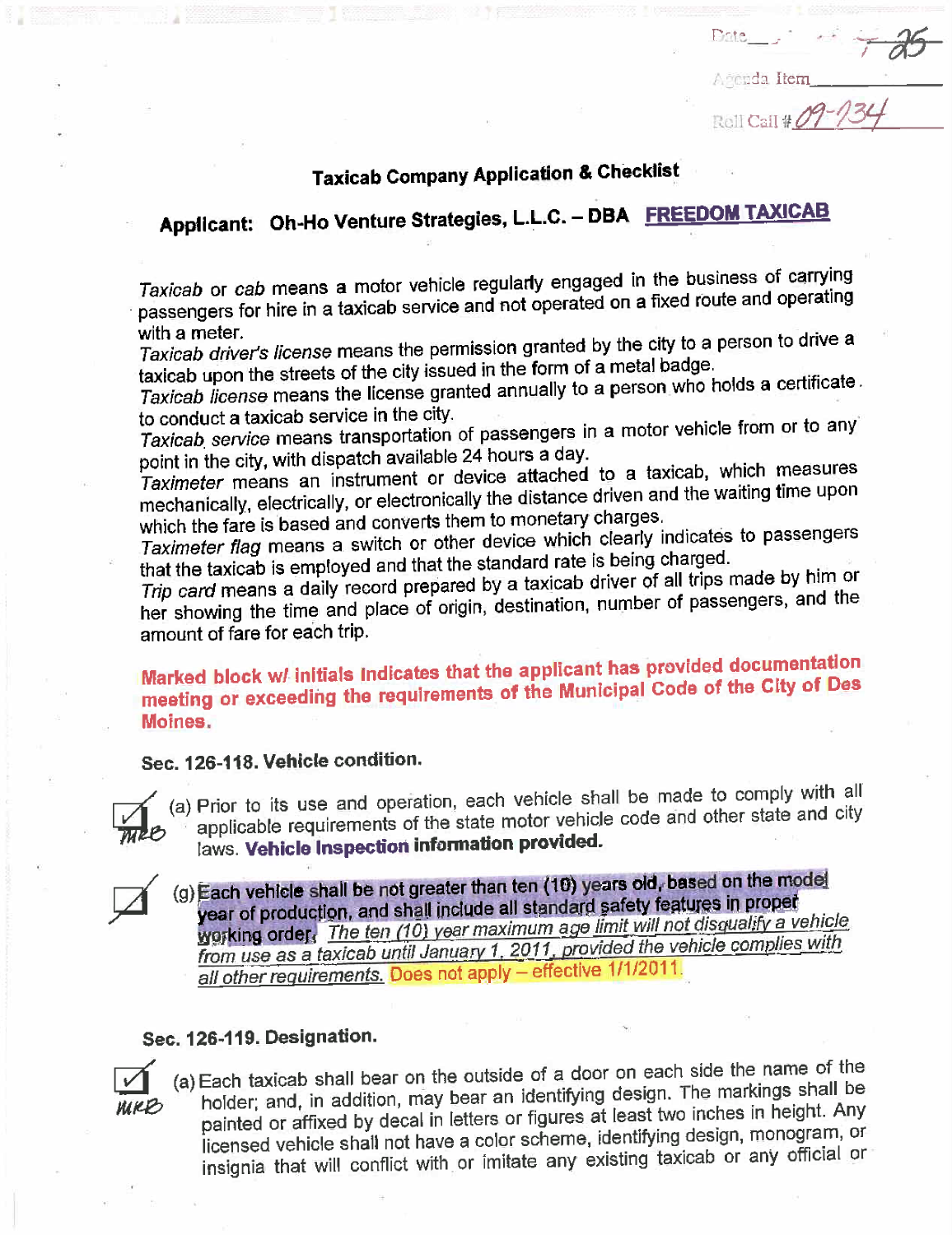## $2\mid$  Taxicab Company Application Checklist - City of Des Moines

emergency vehicle color scheme, in a manner that will mislead or deceive or defraud the public. Photo information provided.

a5.



(b) Each taxicab shall bear on the inside of the passenger compartment clearly visible to passengers a sign which denotes the name of the holder and the LATE visible to passengers a sign which denotes the name of the name of the name of the name of the holder and the holder and the holder and the holder and the holder and the holder and the name of the holder and the holde number used by the holder to designate the vehicle. Information provided.



were the the constant of the authority of this article shall be equipped with a<br>Each taxicab operated under the authority of this article shall be equipped with a taxImeter fastened in front of the passengers, visible to them at all times of the day and night, and, after sundown, the face of the taximeter shall be illuminated. The taximeter shall be operated mechanically, electrically or electronically, and shall be sealed at all points and connections which, if manipulated, would affect their correct reading and recording. Each taximeter shall have a flag to denote when the vehicle is employed and when it is not employed. The driver shall throw the taximeter flag into a recording position at the beginning of each trip and into a non-recording position at the end of each trip. Taximeters shall be subject to inspection from time to time by the police department. Any inspector or other department officer is hereby authorized, either upon complaint of any person or without such complaint, to inspect any meter, and upon discovery of an inaccuracy therein of over five percént to the prejudice of any passenger, to notify the person operating said taxicab to cease operation. The taxicab shall then be kept out of service until the taximeter is repaired, or replaced with another properly functioning meter. Information provided.

### Sec. 126-123. Posting of rates.

Every taximeter shall be connected to the taxIcab so that the amount of fare shall be plainly visible to all passengers or occupants. Every vehicle shall carry a rate card, posted in a conspicuous place on the inside of the vehicle. Information provided.

### Sec. 126-149. Service.

(a) Any person engaged in the taxicab business in the city shall render an overall service to the public desiring to use taxicabs. Business Requirement  $\leftarrow$ .



(b) The holder of a certificate shall maintain a place of business in a location properly zoned for that business. - VERIFIED with POLK CO PUBLIC WORKS



 $\sum_{n=1}$ 

(c) The holder shall have a listed telephone number for receiving calls for service. Page 738, DEX Directory - verified 2-11-09

mnB (d) The dispatching of taxicabs shall be accomplished by the holder of the certificate using any method which accurately records and retains detailed information

r 2 1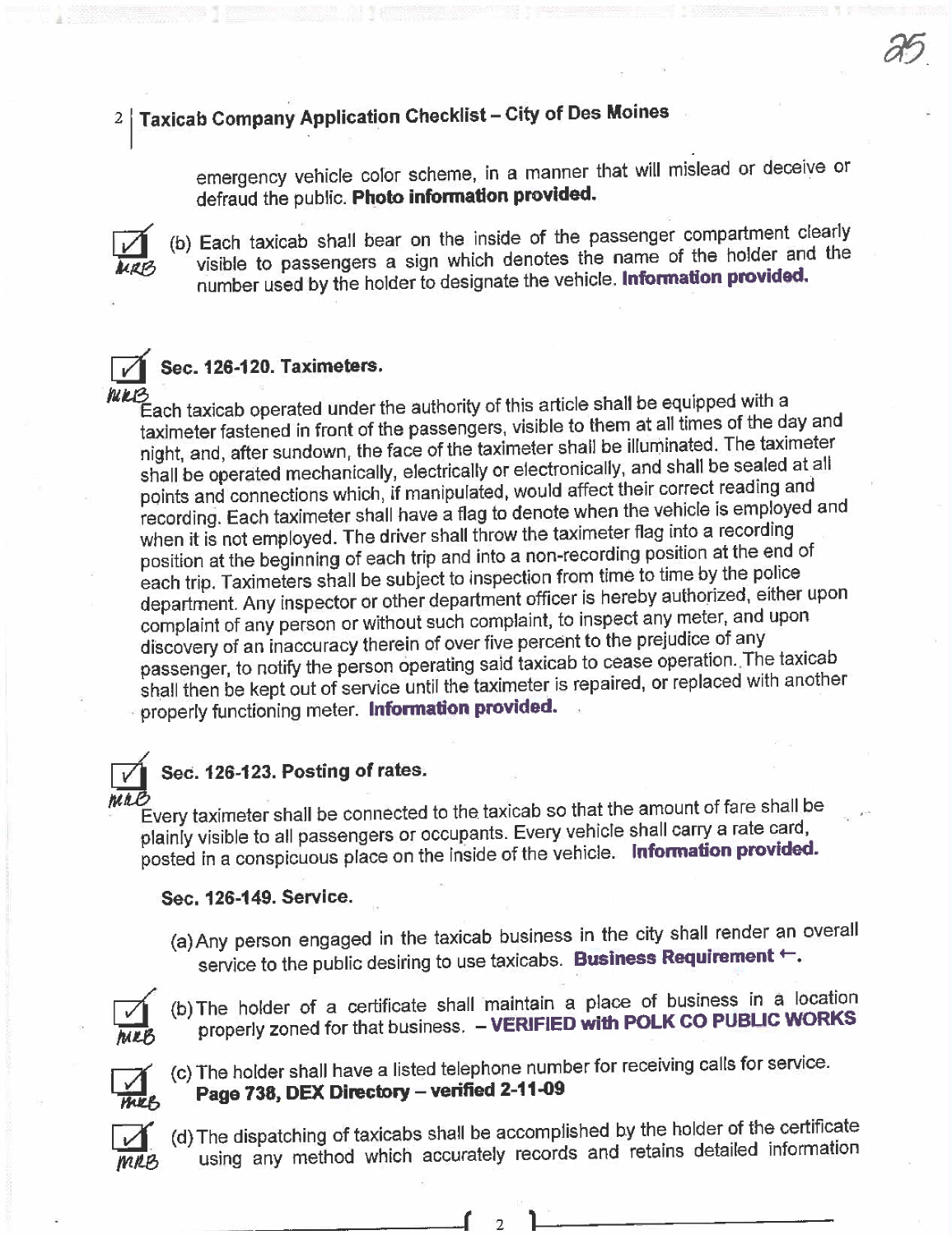## 3 Taxicab Company Application Checklist - City of Des Moines

about each call for service and each trip, including but not limited to: time of call for service; time the trip was dispatched; address of the origin and destination of the trip; and time the trip was started (taximeter activated) and ended. Information provided.

- (e) The holder shall answer all calls received for services in the condered within of the city as soon as they can go so. If their services cannot be rendered in a reasonable time, they shall notify the prospective passengers how long it will be before the call can be answered and give the reason therefor. Business Requirement  $\leftarrow$ ;
- (f) The holder shall provide a minimum of six qualified drivers. Information



- **head provided.**<br> $\sqrt{\phantom{a}}$  (g) The holder shall provide a minimum of five qualified vehicles, with a minimum of four vehicles available to respond into operation at all times. Information which is a vehicle to respond into operation at all times. In the contract operation at all times. In the contract of the contract of the contract of the contract of the contract of the contract of the contract of the cont
	- (h) Any holder who shall refuse to accept a call anywhere in the shall fail or refuse the city at any time when the holder has available cabs or who shall fail or refuseto give overall service, shall be deemed a violator of this article and the certificate granted to such holder may be revoked at the discretion of the city council. Business Requirement +.

### Sec. 126-150. Reports and records.



(a) Each driver shall maintain a daily trip card. All complete trip cards shall be returned to the holder by the driver at the conclusion of his or her tour of duty. The forms for each trip card shall be furnished to the driver by the holder and shall be approved by the chief of police. Information provided - Approved by authorized representative of Chief of Police.

- (b) Each holder shall submit to the traffic engineer a report by January 30 of each year summarizing the activity of the previous year. The report shall contain general information on number and types of complaints received including information on any discrimination complaints; number of trips per vehicle; age, mileage and general condition of each vehicle; tenure and turnover of drivers; periodic normal response time and other information as required by the traffic engineer. Annual (year-end) Requirement. Does not apply for a new application process.
- (c) Each holder of a certificate shall retain and preserve all trip car as the card. Trip c place for at least one month following the date of making the record. Trip cards

 $r \rightarrow 1$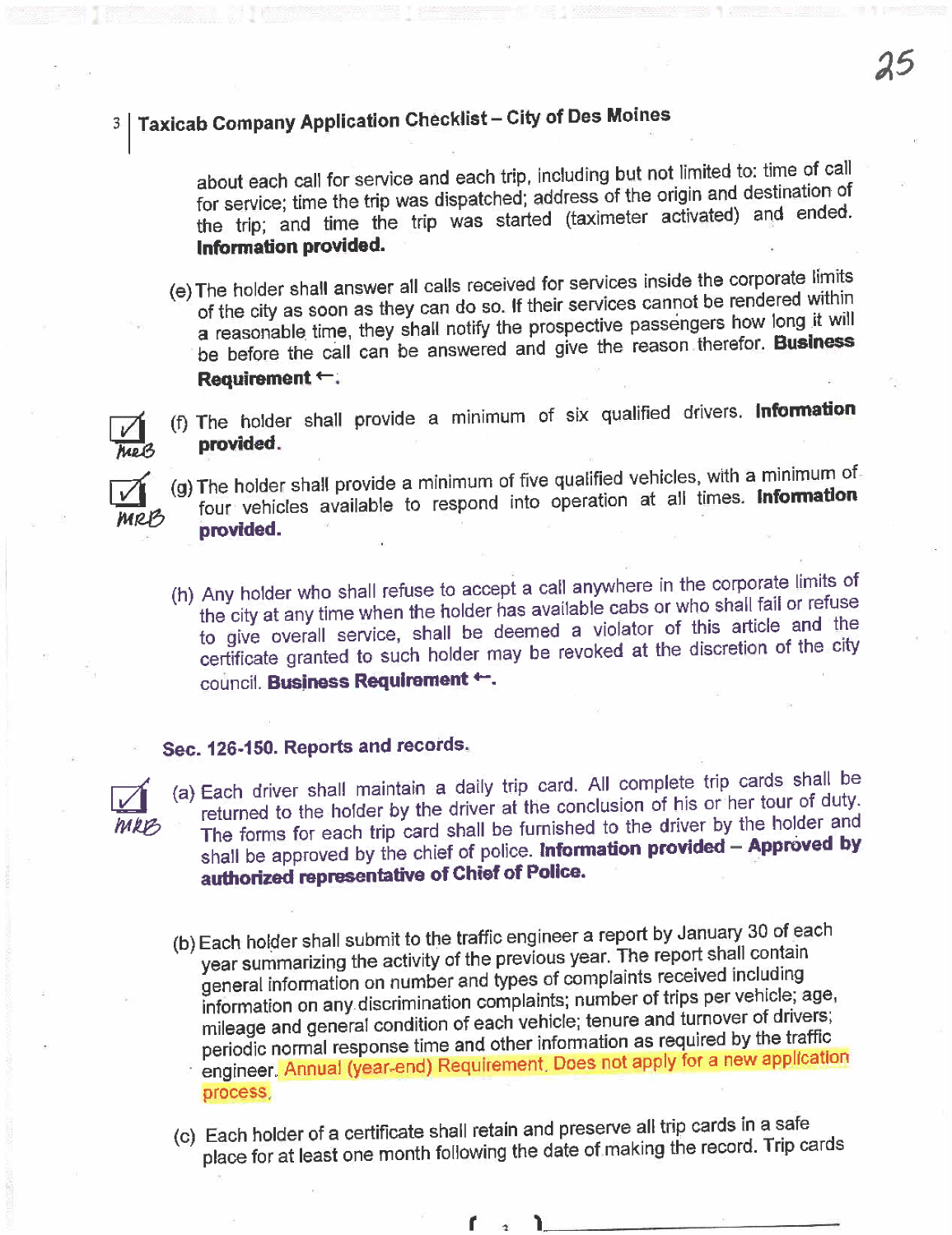## 4 | Taxicab Company Application Checklist - City of Des Moines

shall be available to the chief of police and the traffic engineer. Business Requirement ←.

## Sec. 126-181. Certificate of public convenience and necessity required.

Any person owning, operating or controlling a taxicab as a vehicle for hire upon the streets of the city or picking up any passenger for a fare within the corporate limits of the city, shall first obtain certificate and the required annual license from the traffic engineer. Application Process / Licensing.

(1) Contract drivers. A certificate may also be granted to an applicant or renewed to an existing holder of a certificate, who proposes to furnish taxicab service at least in part through drivers who are duly licensed by the city, who are bound by written agreement with the certificate holder to furnish taxicab services of the quality provided for in this article, and who either own or are lessees of licensed taxicabs. Such agreement shall incorporate the provisions of this article applicable to such driver. Certificate holders bound by said written agreements shall have available a report, on or before the fifth day of each month, stating the names and addresses of all drivers who operated taxicabs during the preceding month. **Business Requirement +.** 

- (2) Unincorporated association. A certificate may also be granted to an applicant, of renewed to an existing holder of a certificate, consisting of an association of taxicab owners who propose to furnish taxicab service as an operating group to meet all obligations of this article for a holder of a certificate. Not applicable.
- (3) Any holder of a certificate operating under the above plans shall be treated as an owner in applying sections 126-119, 126-122, 126-150 and 126-187 of this article. Business Requirement +.
- (4) Nothing herein shall change the holder's obligation to furnish to the city the insurance coverage's provided for in section 126-187 of this division or change the license fees provided for in section 126-188 of this division. Business Requirement ←.
- (5) Exemptions. The following motor vehicles are excluded from the requirements of this article:
	- a. Motor vehicles owned and operated by hotels, motels and other boarding places, used for the purpose of transporting patrons, without fee or charge, between said hotel, motel or boarding place and the local station of a common carrier.

b. Ambulances and other emergency vehicles.

c. Funeral hearses.

MRB